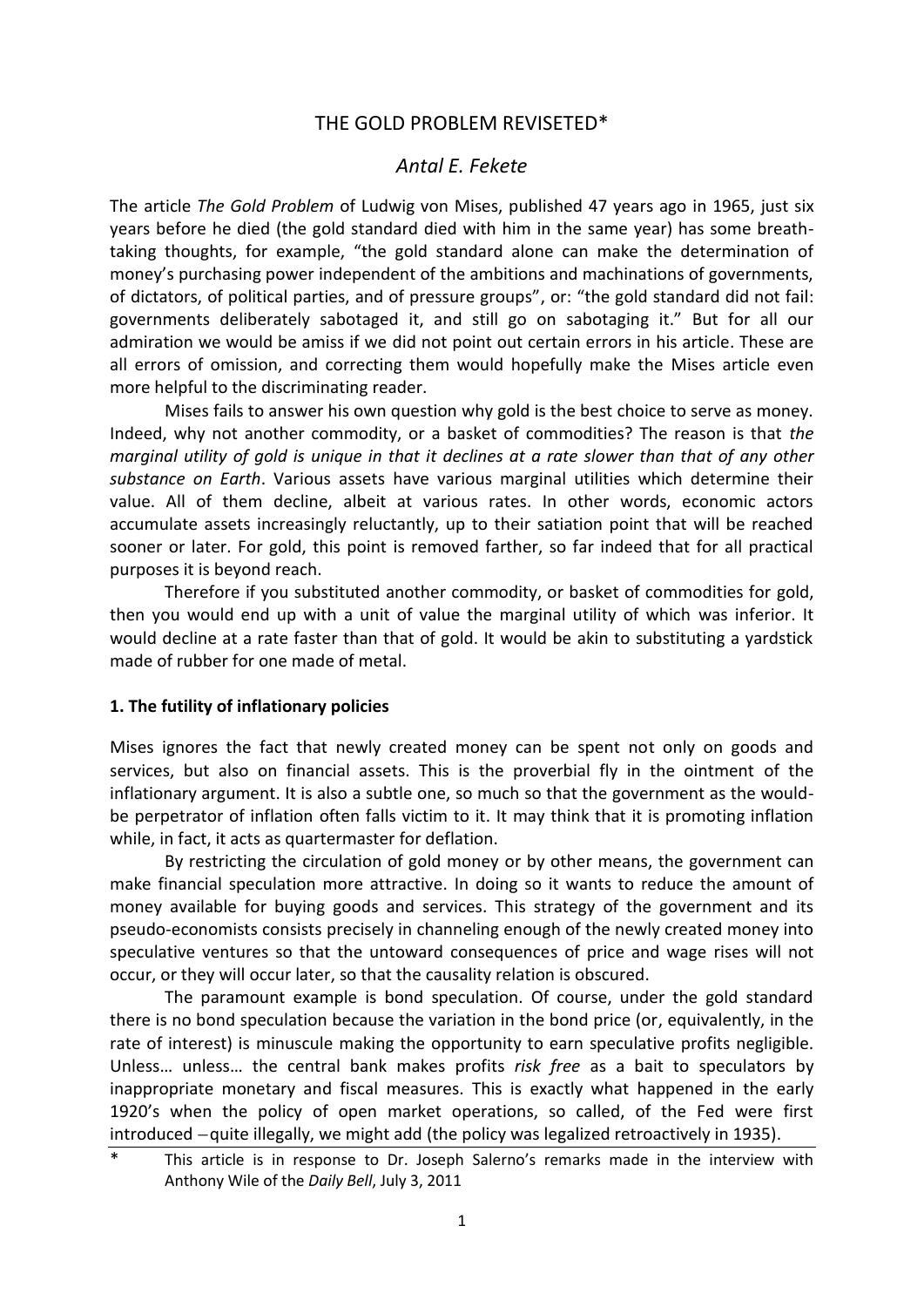As the Fed was originally constituted, it was only enabled to be a *passive* partner in business. Limited by its charter the Federal Reserve Act of 1913, it could enter (or decline to enter) business initiated by others, but it could not initiate business on its own. It could post its rediscount rate, but member banks had step forward to request rediscounting real bills from their portfolio. In and of itself rediscounting was not inflationary as a way to create new money. The new purchasing power so created was backed, dollar for dollar, by salable merchandise arising in production, and it was to be extinguished when the merchandise was sold to the ultimate consumer at the time the bill matured.

This was not the case, however, when the Fed assumed an *active* role and started purchasing government bonds in the open market at its own initiative in contravention of the Federal Reserve Act of 1913. The monetary base was enlarged. This provided a direct incentive for member banks to make loans  $-$  regardless whether or not new merchandise was simultaneously emerging in production. Using standard Quantity Theory of Money (QTM) reasoning the Fed  $-$  and everybody else  $-$  assumed that the effect would be inflationary. Hooray, a subtle and potent new way of inflating the money supply has been invented! The economy can now be micromanaged at will! There was jubilation in the inflationist camp.

The jubilation was premature. The policy of open market operation as an instrument of inflation was an enormous blunder. QTM was inoperative: bond speculators overrode it. They knew when the Fed had to go to the open market to relieve 'natures urge' (to purchase its next quota of government bonds). Speculators could make risk-free profits by preempting the Fed in buying the bonds first. The 'tool' of baiting speculators with risk free profits backfired badly, if only for the reason that speculators were a much smarter lot than central bank agents facing them in the bond pit. They risked their own capital while losses made by central bank agents were covered from public funds. The game plan was upset. What was supposed to be inflation ended up as deflation. Here are the details.

In an unhampered market risk-free profits that may occur from time to time are ephemeral and therefore inconsequential. Hawk-eyed speculators immediately take advantage of them with the result that any further opportunity to make risk-free profits is eliminated on the spot. This is no longer true if the opportunity to make risk-free profit is not an infrequent aberration but the consequence of deliberate and well-advertised official policy  $-$  as it is in the case of the policy of open market operations. When the central bank relies on open market purchases of government bonds in order to augment the monetary base on a regular, ongoing basis, then speculators can anticipate and pre-empt it. This policy, whole-heartedly supported by Keynesian/Friedmanite economics, is the most ill-conceived monetary policy ever concocted for the purpose of increasing the stock of money. The

Federal Reserve Act of 1913, for excellent reasons, disallowed such a policy and imposed stiff and progressive penalties for non-compliance on the Federal Reserve banks if their balance sheet showed that government bonds had been used to cover Federal Reserve note or deposit liabilities. At first the Fed used open market operations illegally. It could get away with it because of the connivance of the Treasury in 'forgetting' to collect the penalty. The conspiracy created a *fait accompli* and, in the end, Congress was forced to legalize the corrosive practice retroactively in 1935 when it amended the Federal Reserve Act.

*The newly invented monetary policy of open market operations is responsible for much of the deflationary damage inflicted on the world economy during the Great Depression of the 1930's*. It started an avalanche of falling interest rates that soon went out of control. *Falling interest rates destroy capital* as they increase the burden of debt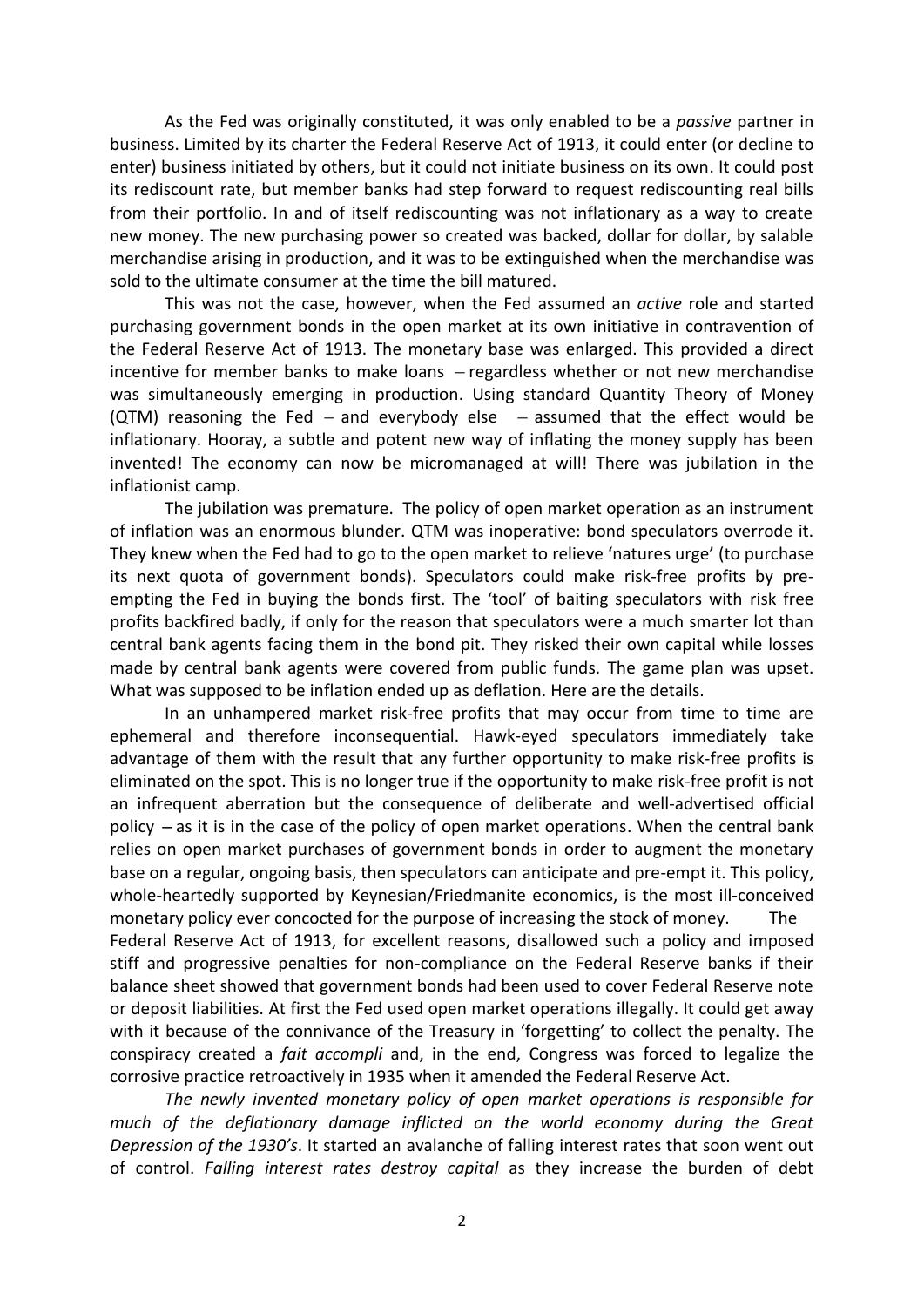contracted earlier at higher rates. Perfectly sound businesses fail if their debt burden, through no fault of theirs, exceeds the profitability of deployed capital. The whole process was most insidious. Entrepreneurs did not know what hit them. From one day to the next they found themselves uncompetitive as competitors financed their business at lower rates. They had to lay off their employees. They went bankrupt in droves. Wanton destruction of capital was the main cause of deflation and the Great Depression in the 1930's.

Herein lies the incredible failure of the policy of open market operations, missed by Mises. The policy is counterproductive from the point of view of central bank and pseudoeconomists acting as its cheer-leaders. It released the genie of risk-free bond speculation from the bottle in the hope that it could always be put back. But it could not. Falling interest rates would run their devastating course.

The same thing repeats itself today. Interest rates have been falling for over thirty years. The Fed is no longer in control. It is lunacy to believe that it can stop the avalanche that it started so easily in the early 1980's. Today the speculators are the only buyers after China and other exporters to the US bailed out of the US T-bond market. Speculators will keep buying the bonds as long as they can reap risk free profits. It is true that 'quantitative easing' cuts into that business, as the Fed is buying bonds directly from the Treasury, bypassing the open market (another illegal practice). Watch for the day when the speculators will start dumping bonds and selling them short. When they transfer their buying from the bond market to the commodity market, the game is up.

Open market operations is a charade that can go on only so long as speculators are allowed to reap risk-free profits at the expense of the producers and the savers. When the latter have been squeezed dry, it's "*après nous le deluge"*. That is the true scenario of Great Depression II.

#### **2. The futility of the policy of suppressing interest rates.**

The rate of interest is a market phenomenon just like prices. In fact, the definition of the rate of interest must refer to the bond price: it is the rate that amortizes the price of the bond as quoted in the secondary market through the bond's maturity date. The floor for the range in which the interest rate may move is determined by marginal time preference. (The ceiling, on the other hand, is determined by the marginal productivity of capital.) To understand this, we must consider the arbitrage of the marginal bondholder between the bond market and the gold market. If the rate of interest falls below the rate of marginal time preference, then the marginal bondholder sells his overpriced bond and keeps the proceeds in gold coin. In this way he can force the bond price to come back to earth from outer space. Bank reserves are shrinking and the banks have to call in some of their credits and sell bonds from portfolio. When the bond price falls, the marginal bondholder repurchases his bond at a cheaper price. Time preference has no meaning outside of this context. It will remain a pious wish N until the marginal bondholder gives it teeth.

Mises (and, before him, Ricardo who was an advocate of the elimination of gold coins from circulation) was wrong when he stated that there is no difference between the gold coin and a promise to pay gold coin as long as the security and maturity of the promise cannot be doubted. The promise can perform all the monetary functions that the gold coin does. Well, it cannot, because there is one very important exception. When the marginal bondholder in protest to low interest rates sells his bond (a future good), he insists on getting gold (a present good). He will not take a promise to pay gold, because it is still a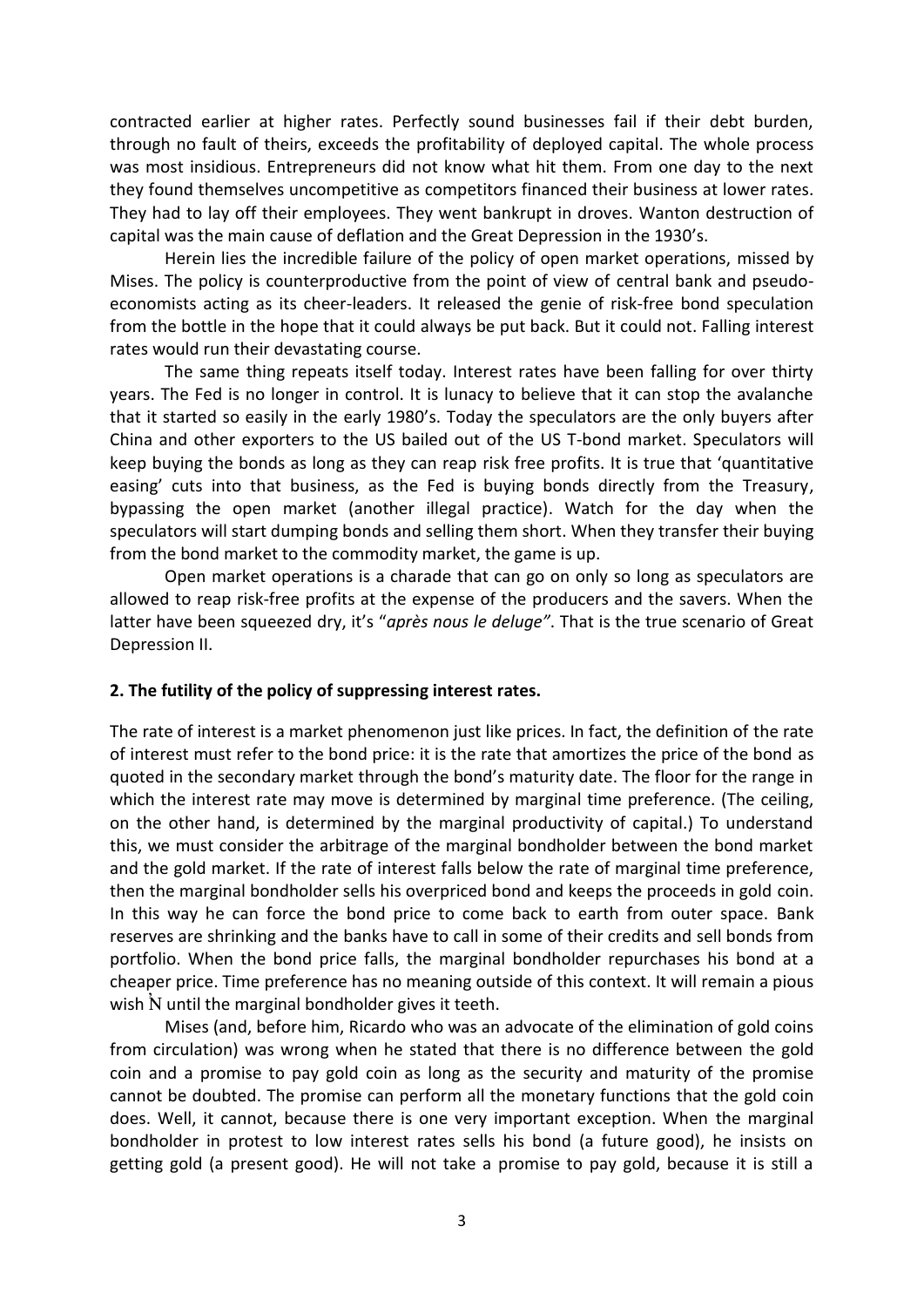future good, and an inferior one to boot as it pays no interest. Taking it would mean jumping from the frying pan into the fire. This shows that gold hoarding, far from being a *deus ex machina*, and far from being a curse of the gold standard, is an important market signal. It indicates that the rate of interest is being pushed below the rate of marginal time preference. It had better be heeded before it is too late. Gold hoarding cannot be understood except in the context of its counterpart, gold dishoarding. When the signal is heeded, banks tighten up their loose credit policies and the government reins in expenditures, gold will be dishoarded and the marginal bondholder will replace gold in his portfolio by repurchasing the bond *at a profit*.

This was the reason for eliminating gold coin circulation first in Europe in 1914, and then in the United States and Canada in the 1930's. Governments wanted to make sure that they were in full control of the rate of interest, free from any interference from the marginal bondholder. This policy had to fail. It was shipwrecked on the reef of gold hoarding.

All economists, including Mises himself, missed the importance of the nexus of gold hoarding and dishoarding as the manifestation of arbitrage by the marginal bondholder between the bond market and the gold market, explaining the all-important contact between gold and interest.

#### **3. The futility of the policy of boosting wages.**

Mises did not subscribe to Adam Smith's Real Bills Doctrine (RBD). Although he acknowledged the fact that real bills drawn on consumer goods in most urgent demand could circulate as a kind of ephemeral money through endorsing, as they indeed did in Lancashire before the Bank of England opened its branch in Manchester, he did not find this matter worthy of further attention. He coined the word "circulation credit" that financed the movement of commodities from the producer to the consumer through the various phases of production, but he blotted out the important distinction between the discount rate and the rate of interest. He never used the term "self-liquidating credit", that would have revealed why circulation credit did indeed circulate without any coercion from the government. They did circulate because the credit was liquidated by the sale of merchandise in high demand on which the bill was drawn.

Mises was unimpressed by the fact that bonds and mortgages could not circulate in the same way. He had too great a faith in the Quantity Theory of Money, and was probably disturbed by the fact that real bills, however temporarily, could serve either as money substitutes, or as bank reserves on which sound money could be built. His negative attitude with regard to Adam Smith's RBD is regrettable. Real Bills are the next best thing to gold into which they mature in 91 days or less. The demand for real bills is virtually unlimited. Not only banks with surplus gold in their tills scramble for them as the best earning asset commercial banks can have, but also those individuals and institutions who have large payments coming up (say, the purchase of a house, or a factory, or the retirement of a bond issue) and they have to assemble cash by the closing or maturity date. They could not put these accumulating funds into stocks, bonds, or mortgages because they were not sufficiently liquid. An increased offering would immediately depress their price. Instead, these people went into the bill market and bought real bills the liquidity of which was second only to gold.

But *real bills had another great significance having to do with the labor market*. The only author who recognized this fact was the German economist Heinrich Rittershausen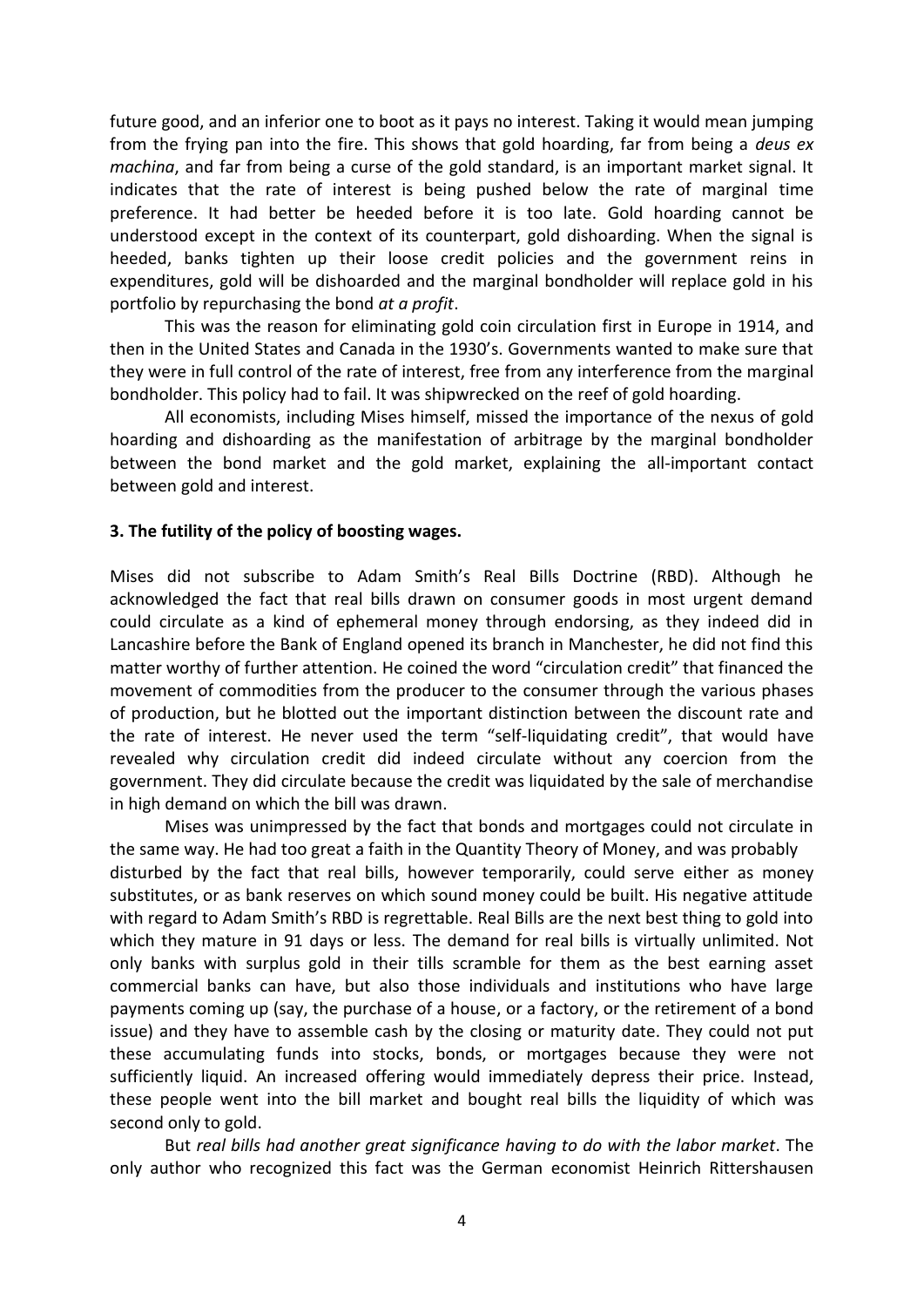(1898-1984), see his book *Arbeitslosigkeit und Kapitalbildung*, Jena, 1930. A large part of outstanding real bills in circulation represented the *wage fund* of society. Out of this fund wages for labor producing merchandise that will not be available for sale for up to 91 days could be paid *now*. Thus real bills represented a real extension of demand for labor. Employers would simply go ahead and hire all the hands needed to produce merchandise in high consumer demand, without worrying who will advance the funds to pay wages before the merchandise could be sold. The wage fund would always be there. The RBD explains why there was no 'structural unemployment' in the  $19<sup>th</sup>$  century, in contrast with the  $20<sup>th</sup>$  when the wage fund was destroyed never to be rebuilt.  $19<sup>th</sup>$  century entrepreneurs did not have to assume the burden of financing the payment of wages. The bill market took care of that. Say's Law was operative: there were employment opportunities as long as prospective employees wanted to eat, get clad, shod, and keep themselves warm in winter.

The point was driven home most forcefully when the wage fund was inadvertently destroyed by the victorious Entente Powers. They decided not to allow the rehabilitation of the bill market after the cessation of hostilities in 1918. This single decision sealed the fate of tens of millions of workers who were to be laid off in the 1930's for lack of financing the wage bill. It was also the reason for creating the corrosive 'welfare' state that paid workers for not working and farmers for not farming. It also caused the demise of the gold standard by removing a vital organ, its clearing house: the bill market. Here are the details.

The victorious Entente Powers were afraid of German competition in the postwar period. They wanted to monitor, if not control, Germany's exports and imports. As this would not be possible under the system of multilateral trade, that is, trade financed by real bills circulation, they opted for a system of bilateral trade. Never mind that this meant a setback for their own producers and consumers as well. Never mind that much more gold was needed to run a system of bilateral trade than that required by a system of multilateral trade  $-$  extra gold they did not have. Never mind that this would make the 1925 return of Britain to the gold standard deflationary. The neurotic fear of German competition took precedence over all other concerns. In fact, these concerns were never examined and the decision was made in high secrecy.

This was the end of real-bill financed world trade, the great success story of the  $19<sup>th</sup>$ century. The bill market was destroyed. We still suffer the consequences. In effect, world trade was reduced to barter. Worse still, along with the destruction of the bill market *society's wage fund was also destroyed*. There was no one to advance wages payable to laborers whose products could not be sold for cash up to 91 days. Vast sections of the world's productive plants were condemned to idleness for the disappearance of the wage fund. As I mentioned, the only economist in the world who saw what was coming was Rittershausen. Economists still owe him recognition for his great insight. The world is still condemning the gold standard as the major cause of the Great Depression of the 1930's and the horrible unemployment in its wake, when the real cause was the destruction of the wage fund, a misguided unilateral decision of the victors in World War I made in secrecy.

It was most unfortunate for economic science that Mises failed to put the weight of his reputation behind Rittershausen's charge. Not only had governments put improper and counterproductive measures into effect to boost wage rates, thus fostering unemployment. They were directly responsible for the world-wide leap-tide of unemployment by destroying the bill market and the wage fund.

Once again the world is facing the same dangers as it did four score of years ago. Yet one can see only complacent governments in a self-congratulating mood over their 'success'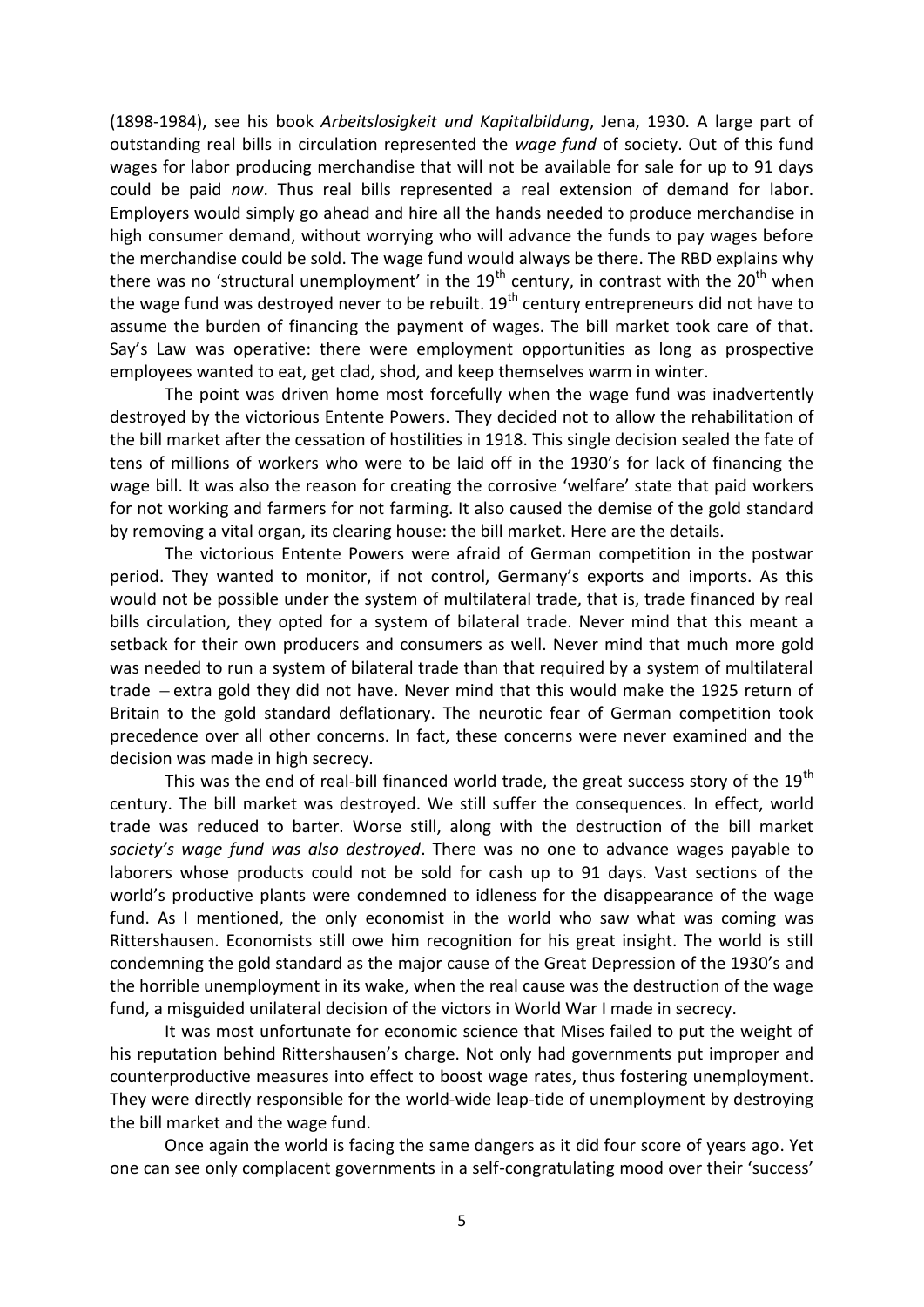in 'fending off' the Great Financial Crisis. But the writing is on the wall: *if governments fail to rehabilitate the gold standard and its clearing house, the bill market, together with the wage fund, then a much more devastating leap-tide may soon engulf the world.*

### **4. The futility of the policy of gold valorization.**

The world has been witnessing the pathetic attempts of governments and central banks "to keep the gold price in check" since the 1971 fraudulent default of the US government on its international gold obligations. To be sure, a default is always followed by a depreciation of the dishonored paper, so the futility of the policy of gold valorization has always been a foregone conclusion. But what we have is far more than this self-defeating effort to keep gold out forever from the monetary system. What we have is a veritable brain-washing of the whole world about the role of gold in the economy, and blaming gold for results that only keeping gold in the system could have prevented.

It is alleged that gold has disqualified itself from playing the role as the monetary anchor and source of credit in the economy. 'Gold is far too volatile for that'. This is puerile because it ignores the fact that the so-called volatility of gold is just the mirror image of the volatility of the irredeemable dollar in which the price of gold is quoted.

It is also ignored that the debt crisis is a direct consequence of exiling gold from the international monetary system. *Gold is the only ultimate extinguisher of debt*. It cannot be replaced by the dollar or any other irredeemable currency. Under the dollar system debt simply cannot be extinguished. Total debt can only grow, never shrink. All the bad debt and "toxic sludge" stays in the system and is merely kicked upstairs into the balance sheet of the US Treasury. There it remains, representing a great threat to the world. Like radioactive material, when its quantity exceeds the threshold, a chain-reaction starts triggering an nuclear explosion. The world needs gold as a safe way to eliminate bad debt.

Through a system of bribes, blackmail and intimidation research on questions relating to gold has been discouraged to the point that it is practically non-existent. The world continues to live in a fool's paradise. It believes the size of government debt does not matter because it can always be rolled over. Nor would it cause inflation or deflation because competent and honorable gentlemen at the helm can safely navigate our monetary ship through the strait of Scylla and Charybdis. They have a sharp tool, the printing press, and with its judicious application they can fine-tune the quantity of money in circulation as well as the rate of interest for the benefit of all. But the virtual elimination of research on gold will strike back. These 'competent' and 'honorable' gentlemen at the helm are complete ignoramuses when it comes to gold. They have no notion of the erosion of the gold basis and the irresistible march of the gold futures markets into the death valley of permanent gold backwardation. When disaster strikes, gold will not be available at any price. What this means is that the world is insidiously slipping into barter. But you cannot feed the world's present population on the basis of a barter economy. Poverty, pestilence, famine threatens society, not to mention the breakdown of law and order. All this, and more, because government leaders have allowed the suppression not only of monetary gold itself, but also the research on monetary gold.

Ben Bernanke, the Chairman of the Federal Reserve Board introduced a new phrase into the vocabulary of economics on July 11, 2011, in his testimony at a Congressional hearing. The new phrase is: *tail risk*. He defined it as the "really, really bad outcomes" in the